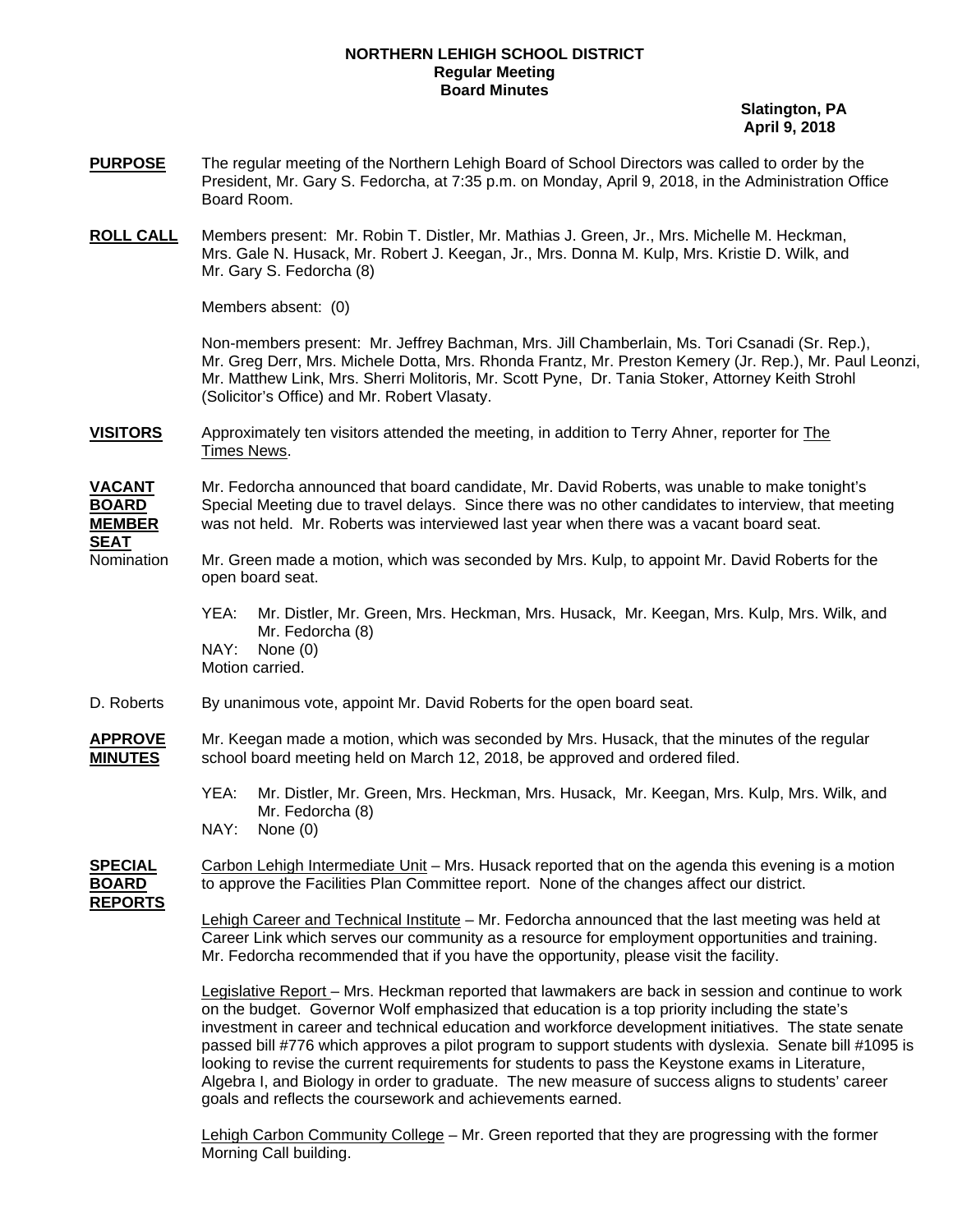**SPECIAL** Committee Reports and/or Meetings

**BOARD (cont.)**

**REPORTS** Minutes of the Education/Policy Committee Meeting held on April 3, 2018, were distributed.

Minutes of the Community Relations Committee Meeting held on April 3, 2018, were distributed.

 Minutes of the Technology/Buildings & Grounds Committee Meeting held on April 4, 2018, were distributed.

Minutes of the Finance Committee Meeting held on April 4, 2018, were distributed.

 Student Representatives to the Board Report –Ms. Tori Csanadi and Mr. Preston Kemery distributed the written student representative report and verbally reported on its contents.

Assistant to the Superintendent's Report - Dr. Tania Stoker updated the board members on our mental health services. The district recognizes that some students would benefit from receiving mental health services; however, we do not have options locally. We are currently looking to partner with outside agencies to provide on-site services to our students. Administration met with Magellan, who is the intermediary for the school district, and the service provider. Magellan is currently analyzing our data that includes: truancy, discipline, and student assistance program referrals. Two more service providers have been identified, so the next step is to select a service provider, and schedule an on-site visit. We are hoping to have a mental health program on-site in the buildings for the start of the 2018-2019 school year.

Dr. Stoker reported that she attended the CLIU #21 in February to interview candidates for the guest teacher program. Guest teachers are people who hold a bachelor's degree in areas other than education, and would like to substitute in school districts. They receive training at the IU in classroom management and other education areas, and are then emergency certified so they can substitute in school districts. In March, Kerry Hill and Dr. Stoker had a meet and greet with the candidates, and those names are on the board agenda this evening for approval.

Superintendent's Report - Mr. Link briefly explained the Act 80 day application process. He explained that essentially we apply to the Pennsylvania Department of Education for a waiver to excuse instructional hours for our seniors so that they can graduate on Friday, June 8, 2018. Mrs. Frantz explained that the first step in the process is for the school board to approve the application. Once that is approved, the application is sent to the state, and as long as you meet the qualifications, which we do, they grant approval and you can change your calendar without penalty for not meeting the 180 required student days. The motion to approve that application is on the agenda this evening. We are hoping to hear back from the state in the near future. Due to all of the snow days in this area, PDE has many applications to review. Mr. Link reiterated that we are doing everything possible to ensure the seniors can graduate on June 8, 2018. Kindergarten through eleventh grade will have to return on June 11-12 and the teachers' final day will be June 13, 2018.

Mr. Link introduced Mr. Shayne Homan and Mr. Chris Stoltz, representatives from the McClure Group, who gave an overview of the facility improvement options and recommendations concerning the buildings in the district along with the costs and savings summary for each program.

Mr. Green questioned which option is critically needed at this time. Mr. Homan stated that the recommendation is to do the whole scope of work, but not all in one summer. Even if the work is done over two summers, we can lock in the price now, with the exception of the roofing. The McClure group is recommending that all of the work be completed this summer with the exception of the High School HVAC. Each of the roofs have outlived their life expectancy. Mr. Link questioned if the warranty of the roof at the High School is in jeopardy if we do the HVAC work next summer and in the event of a rainy summer, are there contingencies in place to make sure the work is completed for the start of school. Mr. Homan responded that as long as the same manufacturer is utilized, there is no compromise of the warranty. Typically, they will only tear off the amount of roofing that can be put back on in the same day. Mr. Green stated that we will be racking up a lot of interest if we go out for a \$10 million bond now on projects that may not be necessary this year; holding off on the bond until next year could save quite a bit of money. Mr. Green stated that maybe we should have raised taxes last year to build up the reserve. He stated that since we have money in the capital reserve, we should look to spend some of that before we go out for a bond. Mrs. Husack questioned how the savings are calculated. Mr. Homan replied that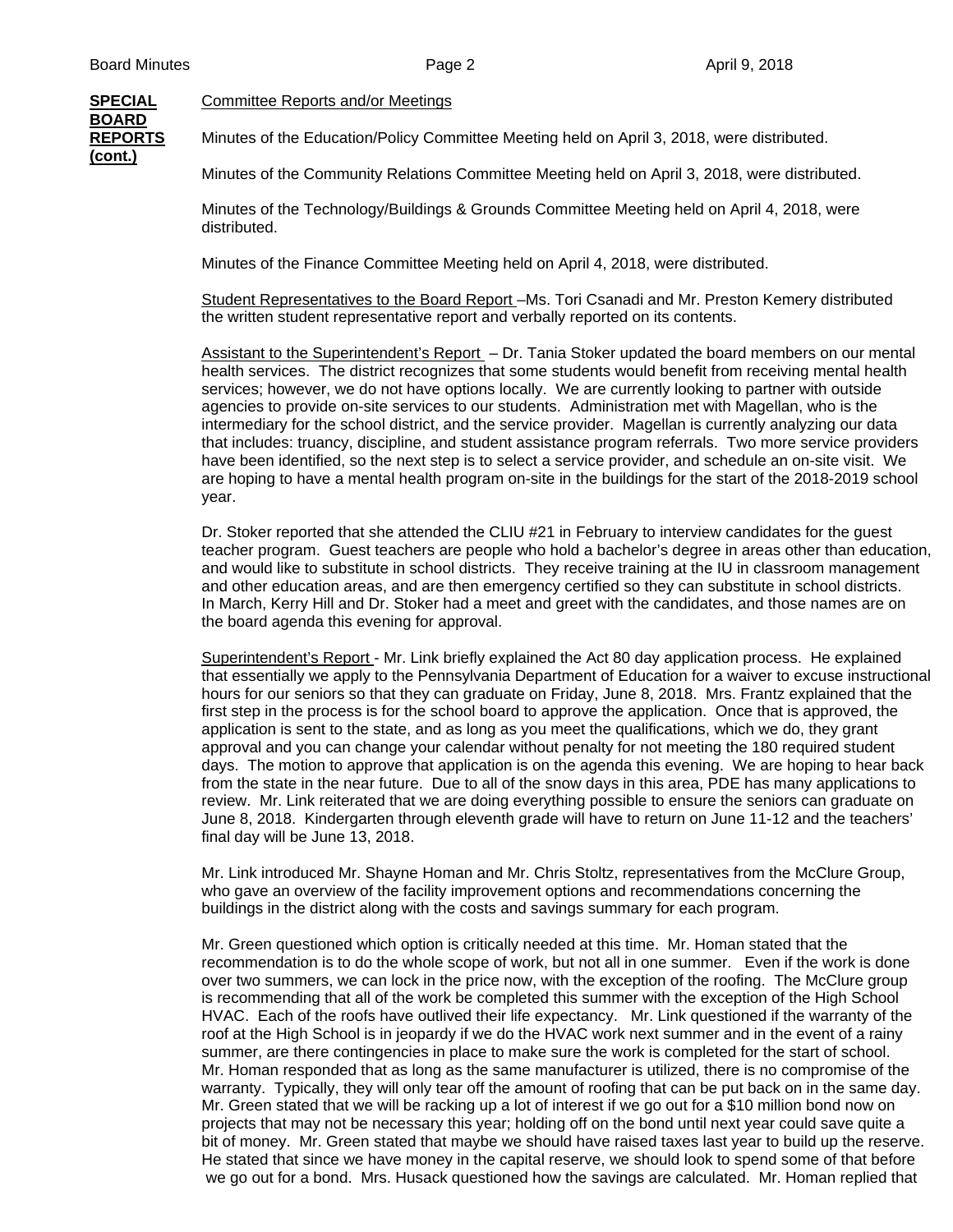**SPECIAL** per the legislation the results have to be guaranteed. In order to go through this process, the following **BOARD** steps have to occur: 1) you must partner with a qualified provider; 2) the provider has to fix the cost of **REPORTS** the scope of work (no change orders), and 3) guarantee a certain level of energy and operational **(cont.)** savings. Mr. Homan cautioned that the savings listed are only good if the whole scope of work is performed. Throughout the twenty year term, McClure will measure and verify the results and compensate the difference, or come up with corrective action and provide new assets, if needed. Mrs. Kulp asked how long the pricing would last. The prices are good for 90 days; however, time is of the essence in order to start in June. Mrs. Husack asked that if they are given the okay tonight, can they guarantee the work will be completed by August? Mr. Homan stated that what they are asking for tonight is a notice to proceed which will allow them to issue purchase orders for the major equipment in order to meet the timeline. The final contract will be drafted based on which program is chosen tonight and be signed at the next board meeting on May 14, 2018. Mr. Green questioned if we change our mind, what is the jeopardy? Mr. Homan replied that the cost would not exceed \$100,000.00. Mrs. Wilk stated that it is difficult to commit to something when you don't know how you are going to pay for it. Mr. Link verified that if we agree to proceed tonight, a contract would be drawn up that we could review with financial advisors, and bond counsel; but we have not yet fully committed to anything with the exception of the \$100,000.00 liability. Mr. Homan agreed, and most school districts will have the financial advisors draft up the options on how to fund the project. Mrs. Kulp and Mr. Fedorcha stated that these projects have been discussed at the Buildings & Grounds committee meetings over the last few months. Mr. Keegan stated that interest rates are not going down. The money we borrow now will be cheaper than the money we borrow later. This is what we need to do to have quality facilities for our students and community. He recommended that we proceed with Program "C" and move forward with the notice to proceed agreement. These companies are here to help us save money in the long run. Mr. Link stated that there are two board motions on the agenda for approval; one is to choose a program option and the other is the notice to proceed. Mr. Homan stated that if approved, the notice to proceed will be built around option "C." Mr. Link stated that at the May board meeting, a complete picture of McClure Company, Financial advisors, bond company will be presented.

> Mr. Fedorcha reported that an executive session was held prior to tonight's meeting to discuss personnel issues.

- **PERSONNEL** Mr. Keegan made a motion, which was seconded by Mr. Distler that the Board of Education approves the following personnel items:
- Reclassifica- Approve to change the Clerk/Typist to the Director of Special Education position to an Administrative tion Secretary to the Director of Special Education.

Termination The board hereby adopts the Order dated April 9, 2018, terminating employee #7196.

Retirement With regret, accept the retirement resignation of Kay Rau from her position as Administrative Secretary Resignation to the Director of Support Services, effective August 6, 2018. Mrs. Rau will be retiring from the Northern<br>K. Rau behigh School District with 13 years of service. Lehigh School District with 13 years of service.

Retirement With regret, accept the retirement resignation of Darryl Keiser from his position as Maintenance worker, Resignation effective June 30, 2018. Mr. Keiser will be retiring from the Northern Lehigh School District with 14 D. Keiser vears of service.

| Appointment                 | Christopher Mann*                                                                            |                                                               |  |
|-----------------------------|----------------------------------------------------------------------------------------------|---------------------------------------------------------------|--|
| Non-Instruct-               | Assignment                                                                                   | Lead Maintenance                                              |  |
| ional                       | Salary                                                                                       | \$28.00 per Hour/40 hours per week                            |  |
| C. Mann                     | Effective                                                                                    | On or about April 10, 2018                                    |  |
|                             | *Pending Verification of Missing Personnel File Items<br>*60 Working Day probationary period |                                                               |  |
| Administrative Jamie Farber |                                                                                              |                                                               |  |
| Transfer                    | Assignment                                                                                   | Administrative Secretary to the Director of Special Education |  |

J. Farber Salary Salary \$32.897.00 prorated for the 2017-2018 school year<br>Effective Effective Service Christian on or about April 23, 2018 On or about April 23, 2018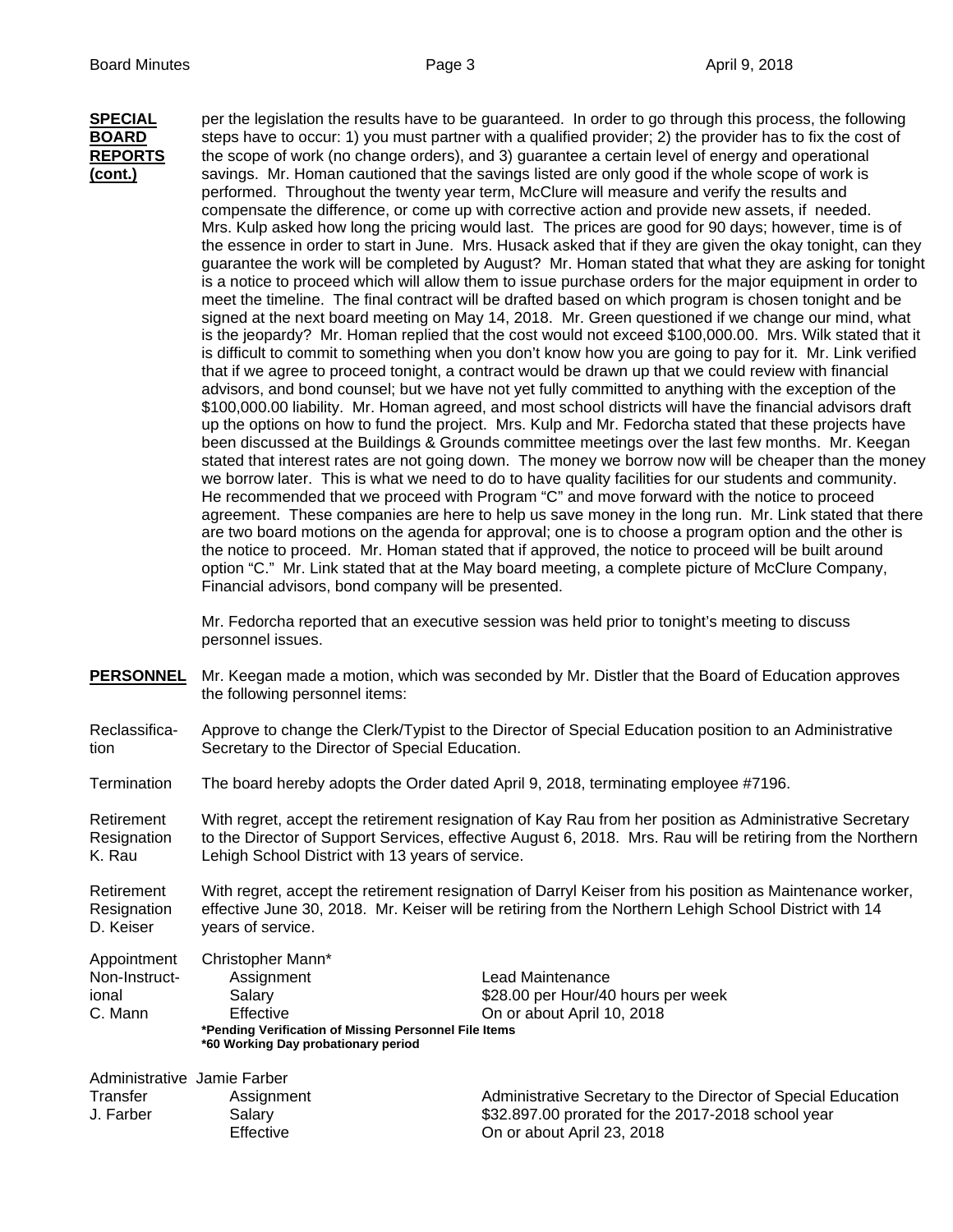## **PERSONNEL**

| (cont)<br>Substitute-<br>Instructional | Approve the following substitute teachers for the 2017-2018 school year at the 2017-2018<br>substitute teacher rates as approved on the Supplementary Personnel Salary Schedule:                                                                                                                                                                                                                |  |  |  |
|----------------------------------------|-------------------------------------------------------------------------------------------------------------------------------------------------------------------------------------------------------------------------------------------------------------------------------------------------------------------------------------------------------------------------------------------------|--|--|--|
|                                        | Anthony Damiano - CLIU Guest Teacher<br>Tarik Haddad - CLIU Guest Teacher<br>Eleni Kalamaris - CLIU Guest Teacher<br>David McFadden - CLIU Guest Teacher<br>Blanche Melamed - CLIU Guest Teacher                                                                                                                                                                                                |  |  |  |
| <b>Unpaid Leave</b><br>Absence         | Approve the request of employee #5270 to take an unpaid leave of absence for the second<br>semester of the 2017-2018 school year, according to board policy #339.                                                                                                                                                                                                                               |  |  |  |
| Leave                                  | Family Medical Approve the request of employee #110 to amend the family medical leave of absence motion<br>approved on February 12, 2018, to take a three week intermittent family medical leave of<br>absence beginning on or about April 5, 2018, for the birth of a child. Employee is requesting to<br>use accumulated sick days in conjunction with the intermittent family medical leave. |  |  |  |
|                                        | Mr. Distler, Mr. Green, Mrs. Heckman, Mrs. Husack, Mr. Keegan, Mrs. Kulp, Mrs. Wilk, and<br>YEA:<br>Mr. Fedorcha (8)<br>NAY:<br>None $(0)$                                                                                                                                                                                                                                                      |  |  |  |
|                                        | Mr. Link thanked Kay Rau, Darryl Keiser and Diane Lengel for their service to the students, staff<br>and community. They will be missed, but we wish them well in their retirement.                                                                                                                                                                                                             |  |  |  |
| <b>POLICY</b>                          | Mrs. Kulp made a motion, which was seconded by Mr. Distler, that the Board of Education approves<br>the following policy items:                                                                                                                                                                                                                                                                 |  |  |  |
| <b>Board Policy</b><br>First           | Approve school board policy #103 - Programs - Nondiscrimination in School and Classroom practices,<br>as presented after first reading.                                                                                                                                                                                                                                                         |  |  |  |
| Reading                                | Approve school board policy #103.1 - Programs - Nondiscrimination - Qualified Students with<br>Disabilities, as presented after first reading.                                                                                                                                                                                                                                                  |  |  |  |
|                                        | Approve school board policy #104 - Programs - Nondiscrimination in Employment/Contract Practices,<br>as presented after first reading.                                                                                                                                                                                                                                                          |  |  |  |
|                                        | Approve school board policy #918 - Community - Title I Parental Involvement, as presented after first<br>reading.                                                                                                                                                                                                                                                                               |  |  |  |
|                                        | YEA:<br>Mr. Distler, Mr. Green, Mrs. Heckman, Mrs. Husack, Mr. Keegan, Mrs. Kulp, Mrs. Wilk, and<br>Mr. Fedorcha (8)                                                                                                                                                                                                                                                                            |  |  |  |
|                                        | NAY:<br>None $(0)$                                                                                                                                                                                                                                                                                                                                                                              |  |  |  |
| <b>CONFER-</b><br><b>ENCES</b>         | Mr. Green made a motion, which was seconded by Mr. Distler, that the Board of Education approves<br>the following conference:                                                                                                                                                                                                                                                                   |  |  |  |
|                                        | Everly Kesack – Positive Behavioral Interventions and Supports Implementers' Forum - May 22-<br>23, 2018 – Hershey, PA – Registration - \$75.00; Meals - \$48.00 – Total Approximate Cost:<br>\$123.00 - Funding: Peters Elementary Instructional Staff Development Budget                                                                                                                      |  |  |  |
|                                        | Kelly Kromer - Positive Behavioral Interventions and Supports Implementers' Forum -<br>May 22-23, 2018 - Hershey, PA - Registration - \$75.00; Lodging - \$193.14; Travel - \$86.00;<br>Meals - \$48.00; Total Approximate Cost: \$402.14 - Funding: Peters Elementary Instructional<br><b>Staff Development Budget</b>                                                                         |  |  |  |
|                                        | YEA:<br>Mr. Distler, Mr. Green, Mrs. Heckman, Mrs. Husack, Mr. Keegan, Mrs. Kulp, Mrs. Wilk, and                                                                                                                                                                                                                                                                                                |  |  |  |

Mr. Fedorcha (8)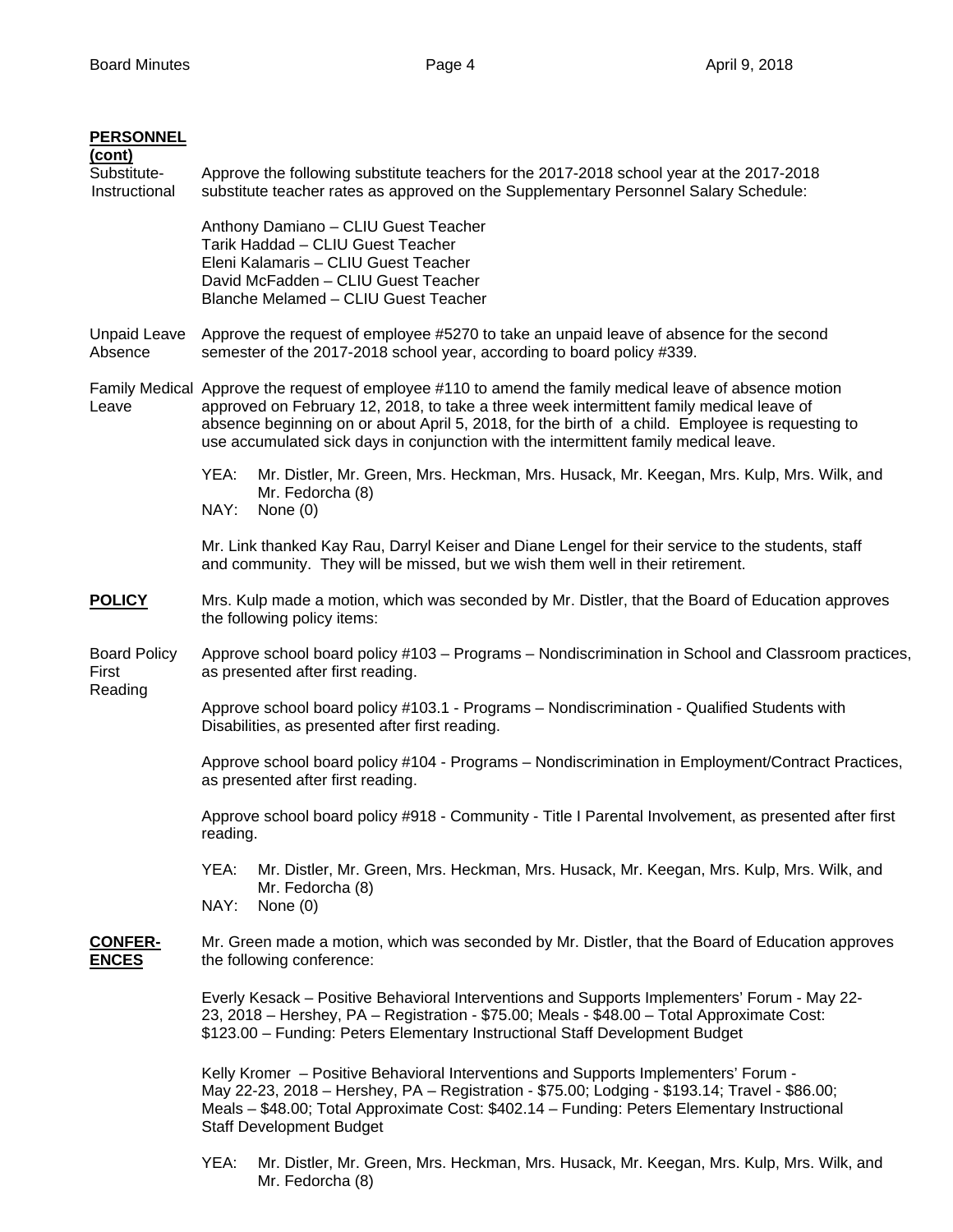NAY: None (0)

| <b>CURRIC-</b><br><b>ULUM AND</b><br><b>INSTRUC-</b><br><b>TION</b> | Mr. Keegan made a motion, which was seconded by Mr. Distler, that the Board of Education<br>approves the following curriculum and instruction items:                                                                                                                                                                                                                                                                                                                                                                                                                                                       |  |  |  |  |
|---------------------------------------------------------------------|------------------------------------------------------------------------------------------------------------------------------------------------------------------------------------------------------------------------------------------------------------------------------------------------------------------------------------------------------------------------------------------------------------------------------------------------------------------------------------------------------------------------------------------------------------------------------------------------------------|--|--|--|--|
| Facilities<br>Plan                                                  | Approve the following resolution to adopt the 2018-2019 Carbon Lehigh Intermediate Unit Facilities<br>Plan Committee Report.                                                                                                                                                                                                                                                                                                                                                                                                                                                                               |  |  |  |  |
| Committee<br>Report<br>2018-2019                                    | <b>RESOLVED:</b> It is recommended that the Northern Lehigh School District Board of Directors approve<br>the 2018-2019 Facilities Plan Committee Report that was approved by the CLIU Facilities Plan<br>Committee on February 22, 2018, and the CLIU #21 Board of Directors on March 19, 2018. In<br>addition, the Board reaffirms its commitment to the original construct of the Facilities Planning,<br>approved November 1, 1989, which consists of a series of prioritized inquiries to be considered in<br>determining future locations of the CLIU and school district special education classes. |  |  |  |  |
| Act 80 Days<br>Waiver                                               | Approve to authorize the Superintendent to apply for an Act 80 Waiver for high school seniors for the<br>2017-2018 school year for two full days for in-service for staff development held on January 15, 2018<br>and March 9, 2018.                                                                                                                                                                                                                                                                                                                                                                       |  |  |  |  |
| Special Ed<br>Plan Report<br>2018-2021                              | Approve the Special Education Plan Report beginning July 1, 2018 - June 30, 2021, as presented.                                                                                                                                                                                                                                                                                                                                                                                                                                                                                                            |  |  |  |  |
| eLearn<br>Agreement<br>2018-2020                                    | Authorize administration to renew a contract with the Carbon-Lehigh Intermediate Unit #21 for the<br>eLearn 21 Virtual Learning Program partnership beginning July 1, 2018 through June 30, 2020.                                                                                                                                                                                                                                                                                                                                                                                                          |  |  |  |  |
|                                                                     | YEA:<br>Mr. Distler, Mr. Green, Mrs. Heckman, Mrs. Husack, Mr. Keegan, Mrs. Kulp, Mrs. Wilk, and<br>Mr. Fedorcha (8)<br>NAY:<br>None $(0)$                                                                                                                                                                                                                                                                                                                                                                                                                                                                 |  |  |  |  |
| <b>NEW</b><br><b>BUSINESS</b>                                       | Mr. Distler made a motion, which was seconded by Mrs. Wilk, that the Board of Education approves<br>the following new business items:                                                                                                                                                                                                                                                                                                                                                                                                                                                                      |  |  |  |  |
| MOU Educa-<br>tional Support<br>Staff                               | Approve the Memorandum of Understanding with the Northern Lehigh Educational Support Personnel<br>Association effective June 11, 2018, with regards to the four day work week for the summer of 2018 as<br>presented.                                                                                                                                                                                                                                                                                                                                                                                      |  |  |  |  |
| MOU Admin-<br>istrative<br><b>Support Staff</b>                     | Approve the Memorandum of Understanding with the Northern Lehigh Administrative Support Staff with<br>Part A in regards to the four day work week for the summer of 2018, and Part B including a 60 working<br>day probationary period, as presented.                                                                                                                                                                                                                                                                                                                                                      |  |  |  |  |
|                                                                     | MOU Confiden-Approve the Memorandum of Understanding with the Confidential Secretary to the Superintendent<br>tial Secretary to effective June 11, 2018, with regards to the four day work week for the summer of 2018, as presented.<br>Superintendent                                                                                                                                                                                                                                                                                                                                                    |  |  |  |  |
| Drum Corp                                                           | Per the recommendation of the Buildings & Grounds committee, approve to allow Drum Corps                                                                                                                                                                                                                                                                                                                                                                                                                                                                                                                   |  |  |  |  |
| Int'l Use of<br><b>Facilities</b>                                   | International to utilize the High School, Fields, and Stadium Complex, on Friday, August 3, 2018, for<br>practice and preparation for their competition in Allentown the evening of August 3, 2018. Their<br>rehearsal in Bulldog Stadium is open to the local community at no cost to spectators.                                                                                                                                                                                                                                                                                                         |  |  |  |  |
|                                                                     | YEA:<br>Mr. Distler, Mr. Green, Mrs. Heckman, Mrs. Husack, Mr. Keegan, Mrs. Kulp, Mrs. Wilk, and<br>Mr. Fedorcha (8)<br>NAY:<br>None $(0)$                                                                                                                                                                                                                                                                                                                                                                                                                                                                 |  |  |  |  |

Financial Approve the Following Financial Reports: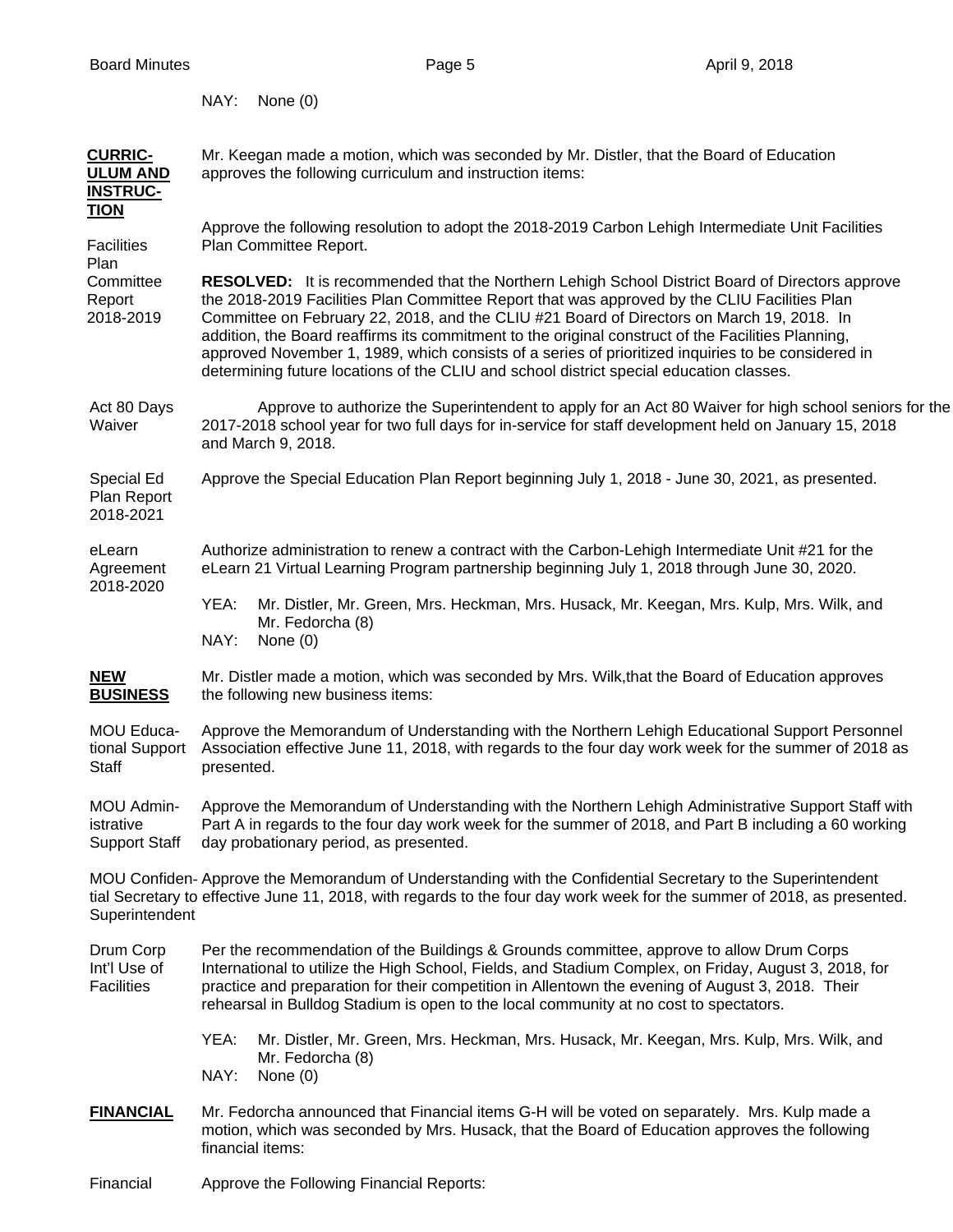| <b>Board Minutes</b>                           | Page 6                                                                                                                                                                                                                                                                                                                                                                                                                                                                                                                                    | April 9, 2018 |  |  |
|------------------------------------------------|-------------------------------------------------------------------------------------------------------------------------------------------------------------------------------------------------------------------------------------------------------------------------------------------------------------------------------------------------------------------------------------------------------------------------------------------------------------------------------------------------------------------------------------------|---------------|--|--|
| Reports<br><b>FINANCIAL</b>                    | General Fund Account month of March, 2018<br>NLMS Student Activities Account month of March, 2018<br>NLHS Student Activities and Scholarship Account month of March, 2018<br>Refreshment Stand month of March, 2018<br>Cafeteria Fund month of March, 2018<br>Approve the Following List of Bills:                                                                                                                                                                                                                                        |               |  |  |
| (cont.)<br>List of<br><b>Bills</b>             | General Fund months of March & April, 2018<br>Cafeteria Fund months of March & April, 2018<br>Refreshment Stand month of March, 2018                                                                                                                                                                                                                                                                                                                                                                                                      |               |  |  |
| <b>Truck Bid</b>                               | Authorize administration to bid for a new Chevrolet 2500 truck with plow for purchase during the 2018-<br>2019 school year.                                                                                                                                                                                                                                                                                                                                                                                                               |               |  |  |
| <b>RBC Capital</b><br>Markets, LLC             | Authorize administration to execute an agreement with RBC Capital Markets, LLC to serve as<br>underwriter or bank loan agent in connection with the issuance of financing for the ESCO project.                                                                                                                                                                                                                                                                                                                                           |               |  |  |
| PFM Finan-<br>cial Advisors                    | Authorize administration to execute agreement with PFM Financial Advisors, LLC to act as<br>financial advisors to provide advice and supervision for the Northern Lehigh School District in<br>connection with the issuance of financing for the ESCO project.                                                                                                                                                                                                                                                                            |               |  |  |
| Eckert, Sea-<br>mans, Cherin<br>& Mellott, LLC | Recommend that the Board of Education retain Eckert, Seamans, Cherin & Mellott, LLC, as bond<br>legal counsel for the issuance of financing for the ESCO project, and on our behalf, allow them to<br>transfer all files from the previous bond counsel, Rhoads & Sinon, who are no longer in business.                                                                                                                                                                                                                                   |               |  |  |
|                                                | YEA:<br>Mr. Distler, Mr. Green, Mrs. Heckman, Mrs. Husack, Mr. Keegan, Mrs. Kulp, Mrs. Wilk, and<br>Mr. Fedorcha (8)<br>NAY:<br>None $(0)$                                                                                                                                                                                                                                                                                                                                                                                                |               |  |  |
| <b>FINANCIAL</b><br>(cont.)                    | Mr. Keegan made a motion, which was seconded by Mr. Green, that the Board of Education approves<br>the following financial items:                                                                                                                                                                                                                                                                                                                                                                                                         |               |  |  |
| <b>McClure</b><br>Company                      | The Board of Education approves the McClure Company to complete all necessary planning and<br>work for program option C, at a cost not to exceed \$10,079,787 as described in the attached cost and<br>savings summary.                                                                                                                                                                                                                                                                                                                   |               |  |  |
| Guaranteed<br>Agreement<br>McClure Co.         | The Northern Lehigh School District intends to enter into a Guaranteed Energy Savings Agreement<br>Energy Savings with McClure Company and authorizes a Notice to Proceed agreement for expedited work for an<br>August, 2018 substantial completion. Expedited work includes: HVAC related engineering services<br>necessary to secure permits, major equipment design and selection; roofing subcontractor purchase<br>orders; major HVAC equipment purchase orders and submittal processing; and, major subcontractor<br>coordination. |               |  |  |
|                                                | YEA:<br>Mr. Distler, Mr. Green, Mrs. Heckman, Mrs. Husack, Mr. Keegan, Mrs. Kulp, Mrs. Wilk, and<br>Mr. Fedorcha (8)<br>NAY:<br>None $(0)$                                                                                                                                                                                                                                                                                                                                                                                                |               |  |  |
| <b>LEGAL</b>                                   | Mrs. Kulp made a motion, which was seconded by Mr. Distler, that the Board of Education approve<br>the following legal items:                                                                                                                                                                                                                                                                                                                                                                                                             |               |  |  |
| Sweet,<br>Stevens,<br>Williams &<br>Katz, LLP  | Approve to appoint Sweet, Stevens, Williams & Katz, LLP as special counsel for the 2018-2019 school<br>year. The hourly rate for routine or general advice will be \$160.00 per hour, representing a \$10.00/hour<br>increase over last year's fees. The hourly rate for non-routine matters will be \$195.00 per hour, no<br>change over last year's fees. The hourly rate for legal assistants or routine and non-routine matters<br>will be \$125.00 per hour, no change over last year's fees.                                        |               |  |  |
|                                                | Roll call.<br>YEA:<br>Mr. Distler, Mr. Green, Mrs. Heckman, Mrs. Husack, , Mrs. Kulp, Mrs. Wilk, and Mr. Fedorcha<br>(7)<br>NAY:<br>Mr. Keegan (1)<br>Motion carried.                                                                                                                                                                                                                                                                                                                                                                     |               |  |  |